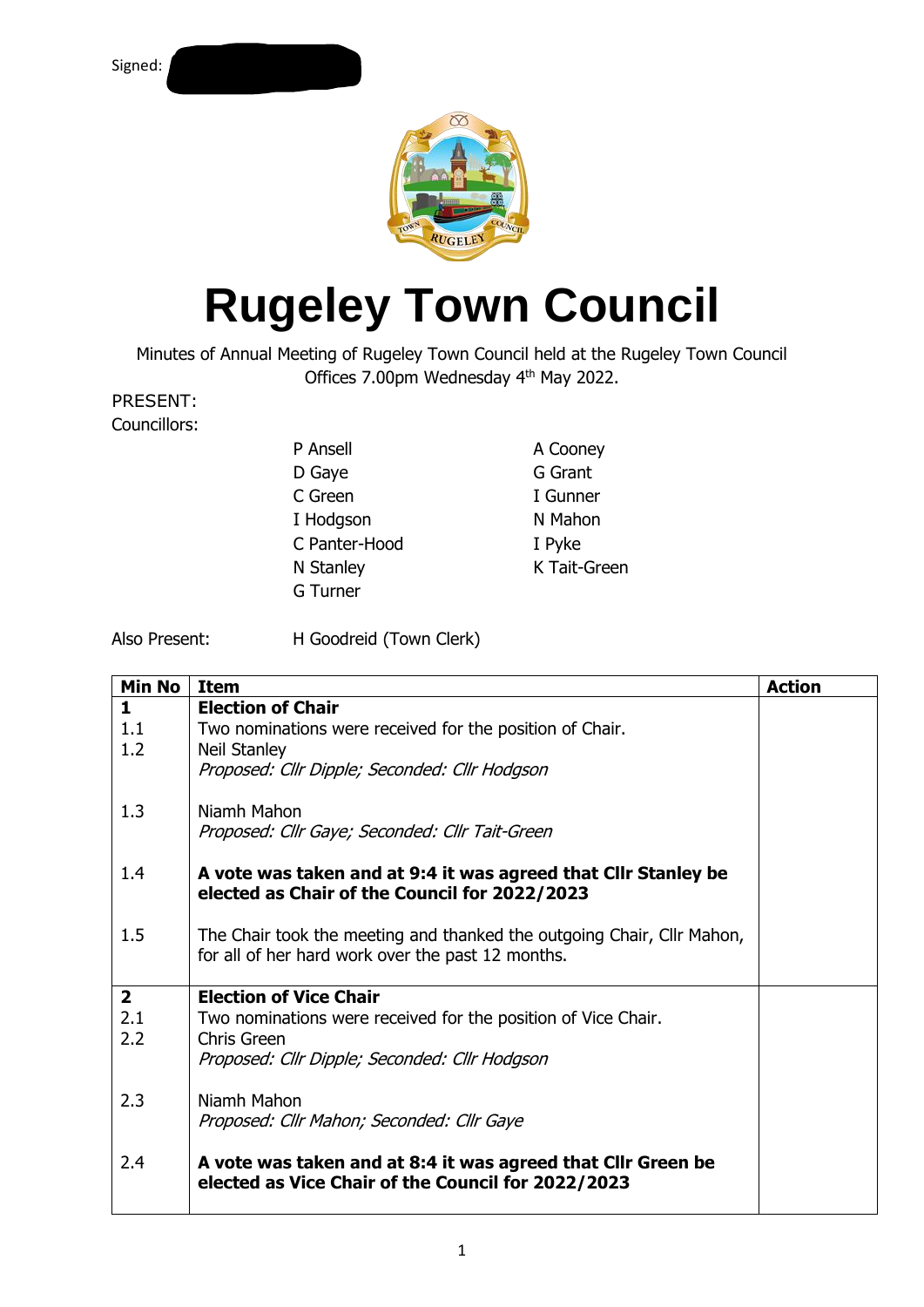| 3<br>3.1 | <b>Apologies</b>                                                                                                                                                                                                                                                              | Apologies were received from Cllrs Dipple, Hughes, Lyons and Martin.                                                                                                                 |
|----------|-------------------------------------------------------------------------------------------------------------------------------------------------------------------------------------------------------------------------------------------------------------------------------|--------------------------------------------------------------------------------------------------------------------------------------------------------------------------------------|
| 4<br>4.1 | which had been signed at Full Council on 2 <sup>nd</sup> June 2021.<br>The minutes were noted.                                                                                                                                                                                | To note the minutes from the Annual Meeting held 12th May 2021                                                                                                                       |
| 5<br>5.1 | To elect members to Committees and Working Groups<br>Cllrs had all been given forms to nominate themselves to the standing<br>committees. The following membership was agreed:                                                                                                |                                                                                                                                                                                      |
|          | Rose Committee<br>Ansell<br>Cooney<br>Gaye<br>Green<br>Gunner<br>Mahon<br>Pyke<br>Stanley<br>Tait-Green 9/9<br><b>Planning Committee</b><br>Gaye<br>Grant<br>Green<br>Hodgson                                                                                                 | <b>Community Engagement</b><br>Ansell<br>Cooney<br>Green<br>Gunner<br>Hodgson<br>Lyons<br>Martin<br>7/9<br><b>Finance and Management</b><br>Cooney<br><b>Dipple</b><br>Gaye<br>Grant |
|          | Martin<br>Tait-Green 6/9<br><b>Staffing Panel</b>                                                                                                                                                                                                                             | Hodgson<br><b>Hughes</b><br>Martin<br>Pyke<br>Stanley<br>9/9                                                                                                                         |
|          | Would be called as and when required<br>Neighbourhood Plan Steering Group *<br>Gaye<br>Gunner<br>Lyons<br>Mahon<br>Martin<br>Pyke<br>*Cllrs to confirm they are happy to carry on with this group.<br><b>Community Transport Group</b><br>Cooney<br>Grant<br>Gunner<br>Martin |                                                                                                                                                                                      |

Date: 1<sup>st</sup> June 2022 Page 2 of 4

Signed: **Annual Town Council Meeting**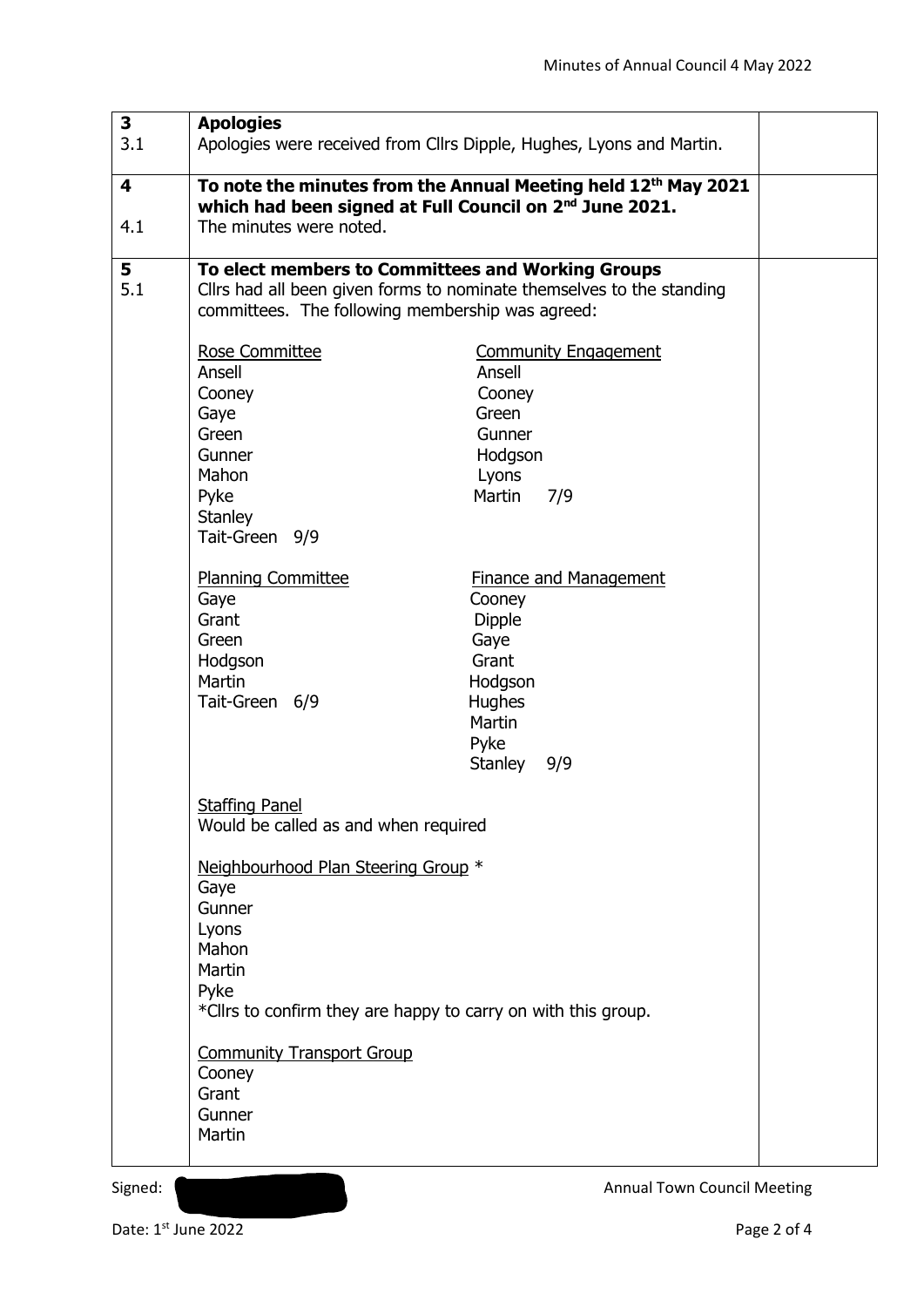|     | <b>Hagley Field Working Group</b>                                      |  |
|-----|------------------------------------------------------------------------|--|
|     | Gunner                                                                 |  |
|     | Hughes                                                                 |  |
|     | Mahon                                                                  |  |
|     | Pyke                                                                   |  |
|     |                                                                        |  |
| 6   | To Elect representatives on Outside Bodies                             |  |
| 6.1 | Cllrs consider the representatives to the outside bodies and it was    |  |
|     | agreed to the following but Cllrs not in attendance would confirm with |  |
|     | the Clerk if they wished to continue:                                  |  |
|     |                                                                        |  |
| 6.2 | The Old Chancel                                                        |  |
|     | Lyons                                                                  |  |
|     | Mahon                                                                  |  |
|     |                                                                        |  |
| 6.3 | <b>Staffordshire Parish Council Association</b>                        |  |
|     | Ansell                                                                 |  |
|     | Turner                                                                 |  |
| 6.4 | <b>School Governors</b>                                                |  |
|     | No requests had been received from the schools. Town Clerk to write to |  |
|     | schools to ask if they wanted a Town Council representative.           |  |
|     |                                                                        |  |
| 6.5 | <b>Cannock Chase Standards Committee</b>                               |  |
|     | Gaye                                                                   |  |
|     |                                                                        |  |
| 6.6 | Healthwatch Advisory Public Boards Meeting                             |  |
|     | Martin                                                                 |  |
|     |                                                                        |  |
| 6.7 | <b>National Association of Local Councils</b>                          |  |
|     | Ansell                                                                 |  |
|     |                                                                        |  |
| 6.8 | <b>Mental Health Representative</b>                                    |  |
|     | Lyons                                                                  |  |
|     | Green (sub)                                                            |  |
| 7   | <b>Chairs Allowance</b>                                                |  |
| 7.1 | It was proposed that the Chairs Allowance stand at £500 for 2022/2023. |  |
|     | Proposed: Cllr Gaye; Seconded: Cllr Cooney                             |  |
|     | The Motion was carried.                                                |  |
|     |                                                                        |  |
| 8   | <b>Standing Orders</b>                                                 |  |
| 8.1 | It was proposed to approve the Standing Orders                         |  |
|     | Proposed: Cllr Ansell; Seconded: Cllr Panter-Hood                      |  |
|     | <b>The Motion was carried</b>                                          |  |
|     |                                                                        |  |

| -9      | <b>Financial Regulations</b>                         |  |
|---------|------------------------------------------------------|--|
| 9.1     | It was proposed to approve the Financial Regulations |  |
|         | Proposed: Cllr Ansell; Seconded: Cllr Panter-Hood    |  |
|         | <b>The Motion was carried</b>                        |  |
| Signed: | <b>Annual Town Council Meeting</b>                   |  |